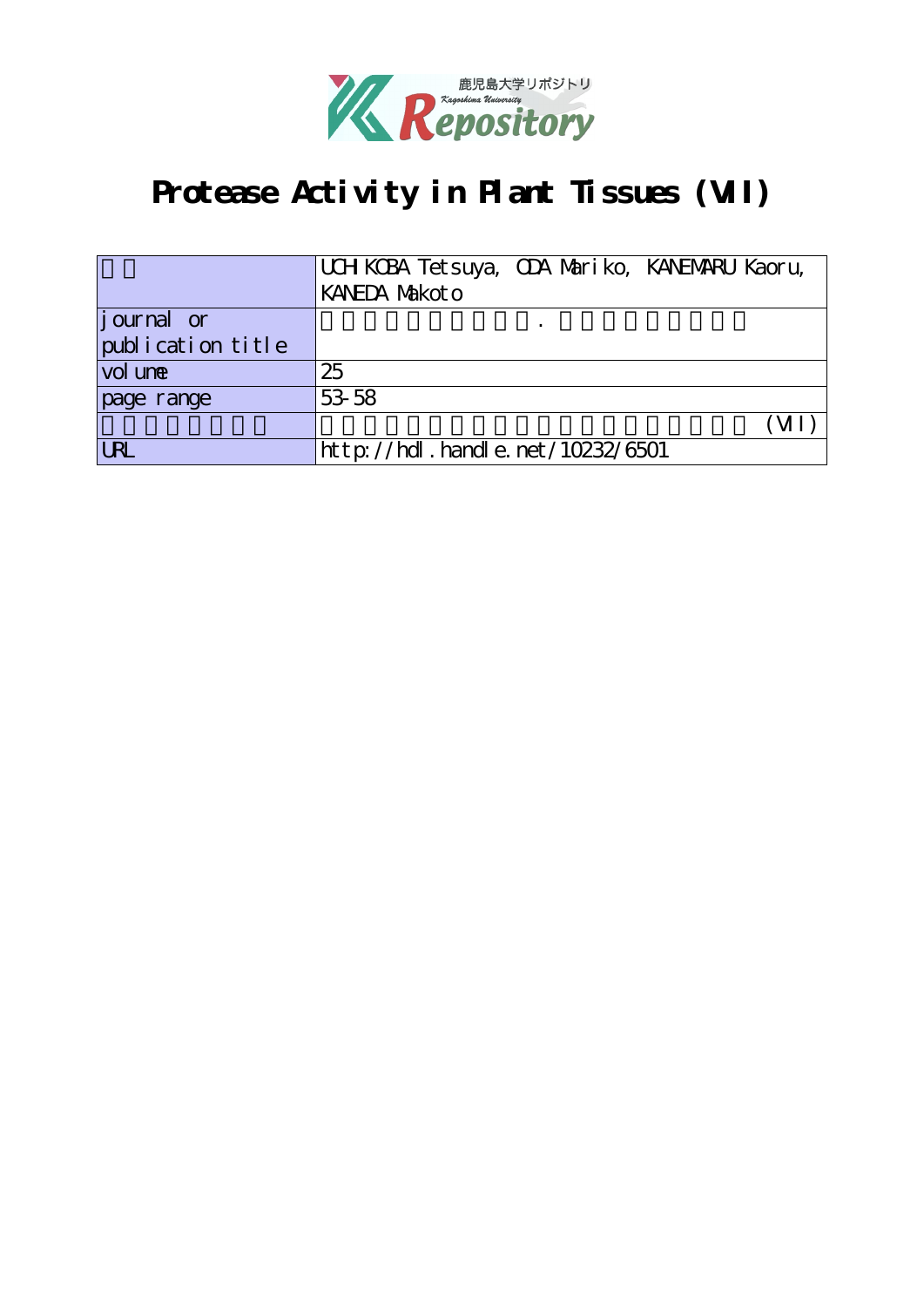# **Protease Activity in Plant Tissues (VII)**

|                   | UCH KCBA Tetsuya, CDA Mariko, KANEMARU Kaoru, |  |
|-------------------|-----------------------------------------------|--|
|                   | KANEDA Makot o                                |  |
| journal or        |                                               |  |
| publication title |                                               |  |
| vol une           | 25                                            |  |
| page range        | 53 58                                         |  |
|                   |                                               |  |
| <b>URL</b>        | http://hdl.handle.net/10232/00012476          |  |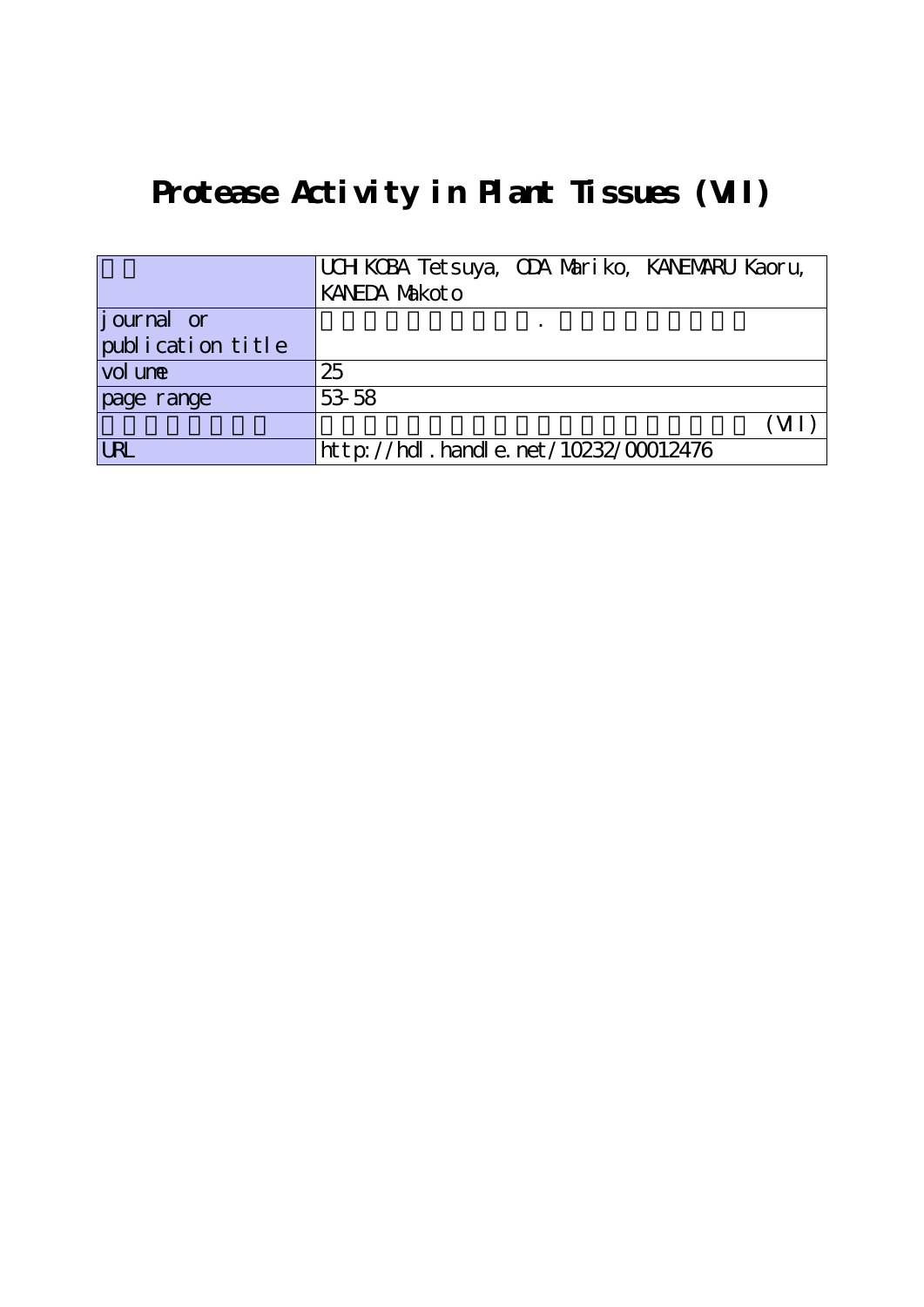Rep. Fac. Sci. Kagoshima Univ., (Math., Phys. & Chem.), No. 25, 53-58, 1992

# Protease Activity in Plant Tissues (VII)

Tetsuya UCHIKOBA<sup>1)</sup>, Mariko ODA<sup>1)</sup>, Kaoru KANEMARU<sup>1)</sup> and Makoto KANEDA<sup>1)</sup>

#### Abstract

Caseinolytic activity of various plant tissues was examined. Favorable protease activity was found in the extracts of rhizome of Baboonroot, Babiana stricta Ker-Gawler, seeds of Radish, Raphaus sativus L. var. hortensis and rhizome of Ixia, Ixia hybrida Hort. Key words : Plant protease, protease.

## Introduction

Typical plant proteases so far isolated have belonged mainly to the cysteine protease group. In the plant proteases, enzymatic properties of papain [EC 3. 4. 22. 2] (1) have been considerably investigated. We recently isolated a cysteine protease from sarcocarp of pokeweed, *Phytolacca americana* (2). The enzyme was different from papain in the substrate specificity for some synthetic substrates  $(2)$ . As the continuation of our previous papers (3-8), we attempted the screening test to find a new type plant protease.

### Experimental

Foliage plants were obtained from flower shops, fruits and cereals were purchased from greengrocers and other plants were collected locally in Kagoshima prefecture. Casein was a product of E.Merck, Darmstadt, West Germany; Other reagents were purchased from Wako Pure Chemical Industries Ltd.

**Preparation of Sample Solution for Caseinolytic Activity Assay-All samples were** ground in equal weight of 0.067 M phosphate buffer, pH 7.3, in a mortar. The homogenates were stirred for 5 min and filtered through a cotton cloth or centrifuged for 10 min at  $3,000\times g$ .

The extracts were diluted to the point of appropriate concentration for assay with 0.067 M phosphate buffer, pH 7.3. Characterization of cysteine protease was performed by adding 1 mM L-Cysteine to the sample solution.

Assay of Protease-Proteolytic activity was measured by the method of Kunitz (9) with casein as a substrate. One ml of sample solution was preincubated for 10 min at

<sup>&</sup>lt;sup>1)</sup>Department of Chemistry, Faculty of Science, Kagoshima University Kagoshima 890, Japan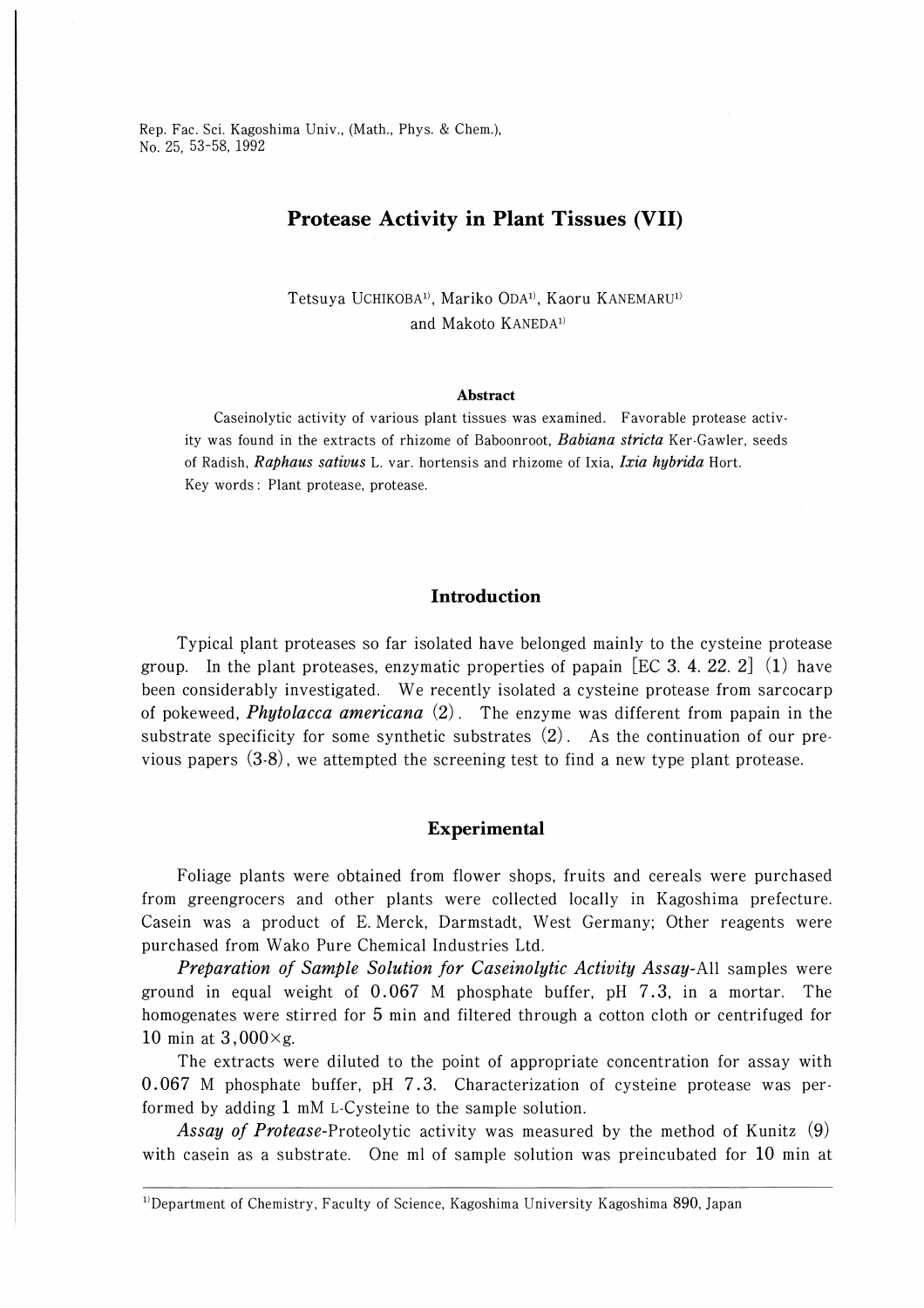| Plant                                                 | Plant<br>parts   | Activity<br>(Units) |
|-------------------------------------------------------|------------------|---------------------|
| Akagashi, Japanese Evergreen Oak                      | Nut              | $\mathbf{0}$        |
| (Quercus acuta Thunb.)                                |                  |                     |
| Ashitaba                                              | Leaf, Stem       | 3                   |
| (Angelica utilis Makino)                              |                  |                     |
| Banana, Banana                                        | Fruit            | 0                   |
| (Musa nana Lour.)                                     |                  |                     |
| Banreishi, Sugar apple                                | Sarcocarp        | 4                   |
| (Annona squamosa L.)                                  |                  |                     |
| Daikon, Radish                                        | Young Leaf, Stem | 9                   |
| (Raphanus sativus L.)                                 | Young root       | 4                   |
| (Raphanus sativus L. var. hortensis)                  | Seed             | 41                  |
| Dorian, Durian                                        | Sarcocarp        | 11                  |
| (Durio zibethinus DC.)                                |                  |                     |
| Esharotto, Shallot                                    | Root             | 5                   |
| (Allium cepa L vars. aggregatum                       |                  |                     |
| G. Don, multiplicans L.H. Bailey,<br>solaninum Alef.) |                  |                     |
| Gimunema shirubesuta                                  | Leaf             | 25                  |
| (Gymunema sylvestre, R. Br.)                          |                  |                     |
| Gobou, Great Burdock                                  | Root             | $\mathbf{0}$        |
| (Arctium lappa L.)                                    |                  |                     |
| Hakka, Peppermint                                     | Leaf             | 0                   |
| (Mentha piperata L.)                                  |                  |                     |
| Higanbana                                             | Rhizome          | 0                   |
| (Lycoris radiata Herb.)                               |                  |                     |
| Hiiragi                                               | Berry            | 0                   |
| (Osmanthus ilicifolius Mouill.)                       |                  |                     |
| Hozakiayame, Babiana, Baboon-Root                     | Rhizome          | 180                 |
| (Babiana stricta Ker-Gawler)                          |                  |                     |
| Jakkufurutsu, Paramitsu, Jackfruit                    | Sarcocarp        | 5                   |
| (Artocarpus heterophyllus Lam.)                       |                  |                     |
| Kaidou, Kaido Crab-Apple                              | Berry            | $\theta$            |
| (Malus micromalus Makino)                             |                  |                     |
| Kanariyashi, Canary Island Date Palm                  | Berry            | 4                   |
| (Phoenix canariensis hort. ex Chabaud)                |                  |                     |
| Kinmokusei                                            | Sarcocarp        | $\Omega$            |
| (Osmanthus fragrans var. aurantiacus)                 |                  |                     |
| Kobushi                                               | Sarcocarp        | $\boldsymbol{2}$    |
| (Magnolia kobus DC.)                                  |                  |                     |
| Komikansou                                            | Fruit            | $\theta$            |
| (Phyllanthus urinaria L.)                             | Leef             | 0                   |
|                                                       |                  |                     |

Table 1. Caseinolytic Activity of Extracts from Plant Tissues

(Continued on the following page)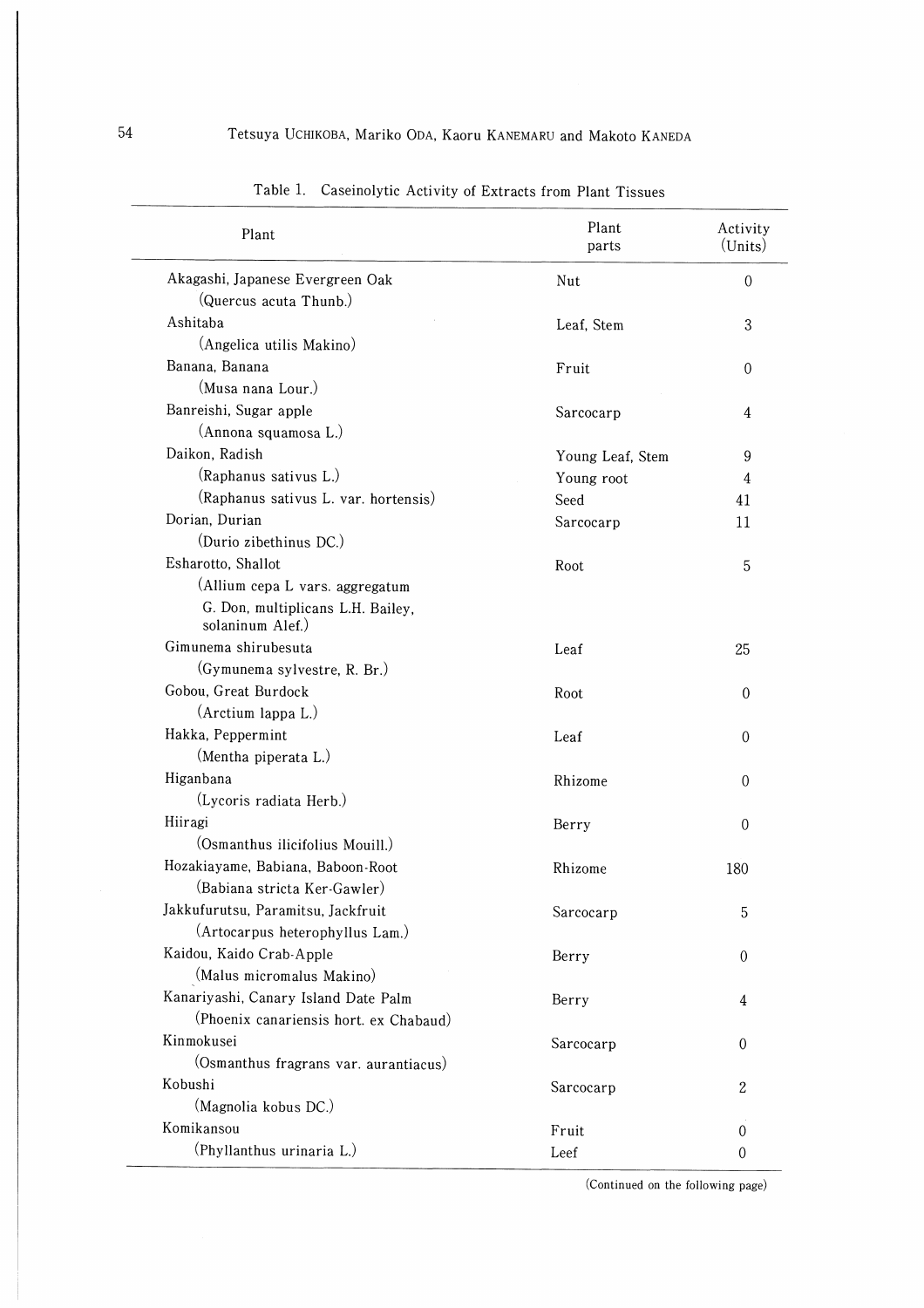| Plant                                            | Plant<br>parts | Activity<br>(Units) |
|--------------------------------------------------|----------------|---------------------|
| Kouhii, Coffee                                   | Berry          | 17                  |
| (Coffea arabica 'Blue Mountain')                 |                |                     |
| Kunugi                                           | Nut            | $\theta$            |
| (Quercus acutissima Carruth.)                    |                |                     |
| Kusanoou                                         | Leaf, Stem     | $\theta$            |
| (Chelidonium majus var. asiaticum)               |                |                     |
| Mangosuchin, Mangosteen                          | Sarcocarp      | 0                   |
| (Garcinia mangostana L.)                         |                |                     |
| Marubachishanoki                                 | Sarcocarp      | 10                  |
| (Ehretia dicksonii Hance var.<br>japonica Nakai) |                |                     |
| Matsubabotan, Rose Moss                          | Stem, Leef     | $\boldsymbol{2}$    |
| (Portulaca grandiflora Hook.)                    | Berry          | 2                   |
| Mube                                             | Fruit          | 0                   |
| (Stauntonia hexaphylla (Thunb.)                  |                |                     |
| Decne.)                                          |                |                     |
| Nagaimo, Chinese Yam                             | Bulb           | 11                  |
| (Dioscorea batatas Cecne.)                       |                |                     |
| Nankinhaze, Chinese tallow tree                  | Sarcocarp      | $\Omega$            |
| (Sapium sebiferum Roxb.)                         |                |                     |
| Nasu, Egg plant                                  | Berry          | 1                   |
| (Solanum melongena L.)                           |                |                     |
| Negi, Ciboule                                    | Leaf           | $\mathbf{2}$        |
| (Allium fistulosum L.)                           |                |                     |
| Nejibana                                         | Leaf, Stem     | 0                   |
| (Spiranthes sinensis var. amoena)                | <b>Root</b>    | 0                   |
| Nikuzuku, Common Nutmeg                          | Seed           | 0                   |
| (Myristica fragrans Houtt.)                      |                |                     |
| Ninjin, Carrot                                   | Leaf           | $\boldsymbol{0}$    |
| $\sim$<br>(Daucus carota L. var. sativa DC.)     |                |                     |
| Ninniku, Garlic                                  | Rhizome        | 7                   |
| (Allium sativum var. japonicum Kitam.)           |                |                     |
| Nira, Chinese chive                              | Leaf           | $\theta$            |
| (Allium tuberosum Rottl. ex. K. Spreng.)         |                |                     |
| Okahijiki                                        | Leaf, Stem     | 16                  |
| (Salsola komarovii Iljin)                        |                |                     |
| Orandaayame, Dutch Iris                          | Rhizome        | $\overline{0}$      |
| (Iris hollandica hort.)                          |                |                     |
| Ougonkazura                                      | Leaf           | $\theta$            |
| (Scindapsus aureus Engl. var. Golden<br>Pothos)  |                |                     |

(Continued on the following page)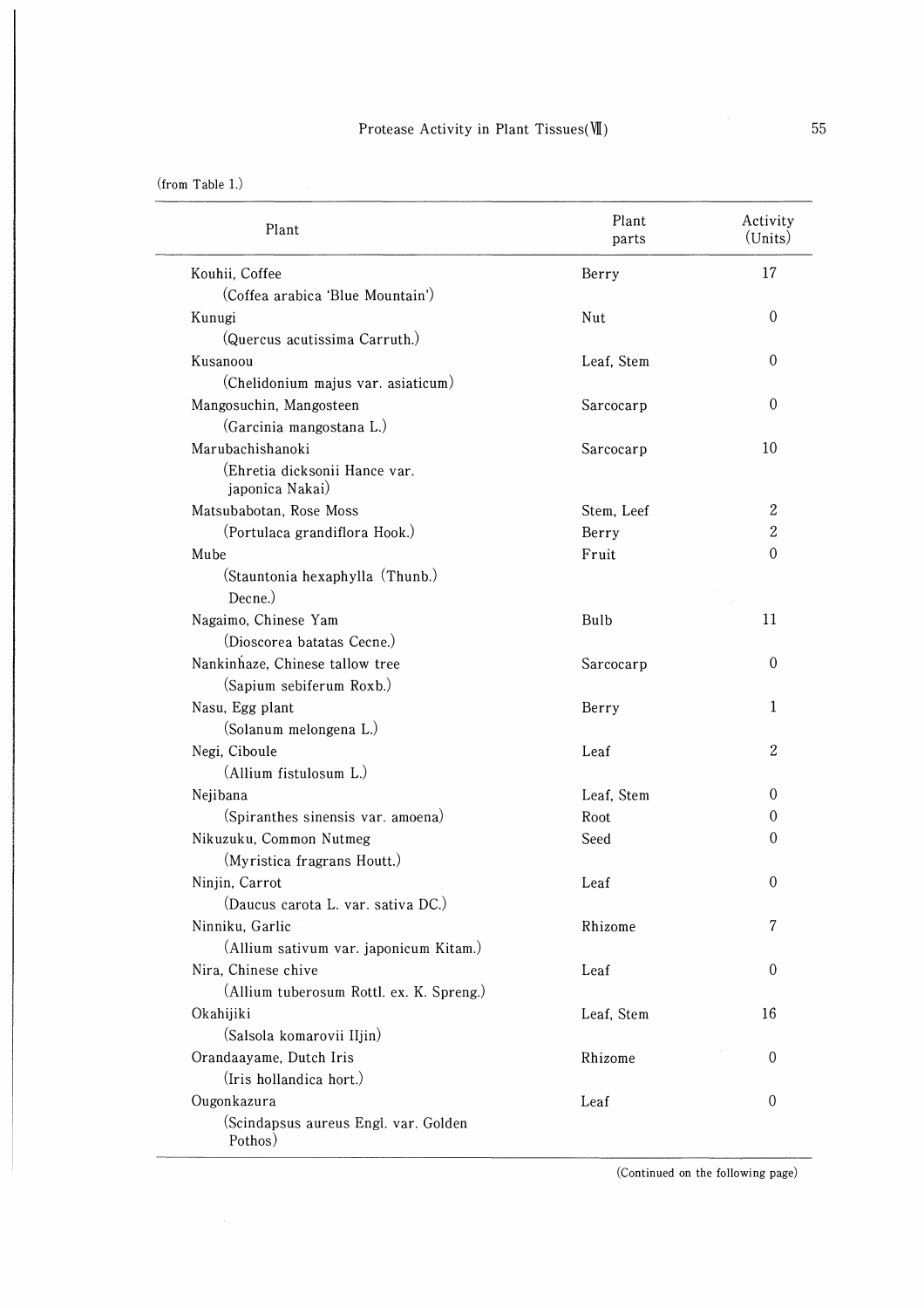(from Table 1.)

| Plant                                                 | Plant<br>parts | Activity<br>(Units) |
|-------------------------------------------------------|----------------|---------------------|
| Outou, Brack cherry                                   | Sarcocarp      | 5                   |
| (Prunus serotina J. F. Ehrh)                          |                |                     |
| Safuran, Saffron crocus                               | Rhizome        | 14                  |
| (Crocus sativus L.)                                   |                |                     |
| Sangojyu                                              | Berry          | 5                   |
| (Viburnum odoratissimum Ker-Gawl.)                    |                |                     |
| Sarutoriibara                                         | Sarcocarp      | 19                  |
| (Smilax china L.)                                     |                |                     |
| Satoimo                                               | Bulb           | $\theta$            |
| (Colocasia antiquorum Schott var.<br>esculenta)       |                |                     |
| Satoudaikon, Sugar Beet                               | Bulb           | $\Omega$            |
| (Beta vulgaris L. var. rapa Dumort.)                  |                |                     |
| Sendan, Japanese bead-tree                            | Leaf           | 10                  |
| (Melia azedarach L. var. japonica<br>Makino)          |                |                     |
| Serori, Celery                                        | Leaf, Stem     | 3                   |
| (Apium graveolens L.)                                 |                |                     |
| Shishitou, Red pepper                                 | Sarcocarp      | 11                  |
| (Capsicum annuum var. grossum Sendtn.<br>'Shishitou') |                |                     |
| Suisen, Grand Emperor                                 | Rhizome        | 14                  |
| (Narcissus tazetta L. var. chinensis<br>Roem.)        |                |                     |
| Sumomo, Japanese plum                                 | Sarcocarp      | $\Omega$            |
| (Prunus salicina 'Sugar Prume')                       |                |                     |
| Tachinatamame, Jack bean                              | Sarcocarp      | 0                   |
| (Canavalia glandiata var. ensiformis DC.)             |                |                     |
| Tomato, Tomato                                        | Sarcocarp      | 2                   |
| (Lycopersicon esculentum Mill)                        |                |                     |
| Tsuwabuki                                             | Stem           | $\theta$            |
| (Farfugium japonicum (L. f.) Kitam.)                  |                |                     |
| Tya, Tea                                              | Sarcocarp      | $\theta$            |
| (Camellia sinensis (L.) O. Kuntze)                    |                |                     |
| Tyantin, Chinese toon                                 | Sarcocarp      | $\theta$            |
| (Cedrela sinensis Juss.)                              |                |                     |
| Urokomizugoke                                         | Whole          | 3                   |
| (Sphagnum squarrosum Crome)                           |                |                     |
| Yarizuisen, Ixia<br>(Ixia hybrida hort.)              | Rhizome        | 31                  |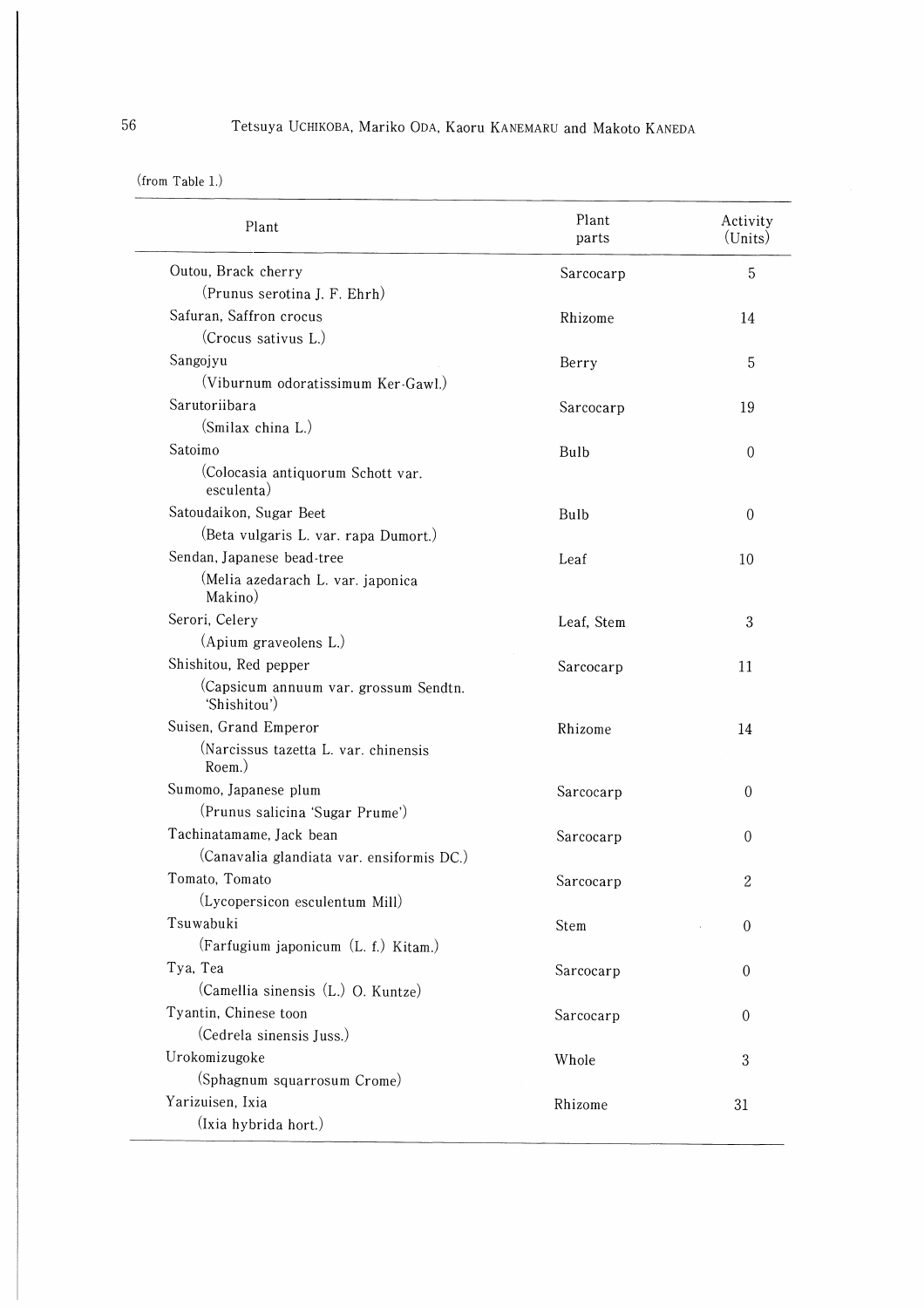|                               | Part      | Activity (Units) |                     |
|-------------------------------|-----------|------------------|---------------------|
| Plant                         |           | With<br>Cysteine | Without<br>Cysteine |
| Kunugi                        | Nut       | 64               | 0                   |
| (Quercus acutissima Carruth.) |           |                  |                     |
| Inubiwa                       | Sarcocarp | 25               | 13                  |
| (Ficus erecta Thunb.)         |           |                  |                     |

Table 2. Effect of Cysteine against Caseinolytic Activity of Plants

 $30^{\circ}$ , and then added to 1 ml of a solution of 1% (w/v) casein containing 0.067 M phosphate buffer, pH  $7.3$ , at  $30^{\circ}$ . After incubation for  $30$  min the reaction was terminated by the addition of 3 ml of 5% trichloroacetic acid. After standing for 30 min at room temperature, the precipitate was removed by filtration through Toyo filter paper No. 5C and the absorbancy at 280 nm of the trichloroacetic acid-soluble peptides formed was determined with Hitachi spectrophotometer U-1100.

A unit of activity was defined as that amount which yielded  $0.001$  A<sub>280nm</sub> unit of change per min in a 1-cm cell under the conditions mentioned above. The specific activity is expressed as the number of enzyme units per 1 ml of juice.

### Results and Discussion

The results of the screening test are shown in Table 1.

Caseinolytic activity was observed in several plants. The extracts of rhizome of Baboonroot, *Babiana stricta* Ker-Gawler had high proteolytic activity. Subsequently seeds of Radish, Raphaus sativus L. var. hortensis and rhizome of Ixia, Ixia hybrida Hort displayed more than 30 units. Small protease activity were present in leaf of  $Gym$ nema sylvestre, R. Br., sarcocarp of Smilax china L. and berry of coffee, Coffea arabica 'Blue Mountain'. Comparing the activity with sarcocarp of snake gourds (4, 5) , the units on this report were not so large. From the data of Table 2., the protease of nut of Quercus acutissima Carruth. and sarcocarp of Ficus erecta Thunb.  $(4)$  were considered cysteine type enzyme. Because the enzyme activity of these plants increased by adding 1 mM cysteine. In former enzyme was especially more sensitive for cysteine.

#### References

- 1. Arnon, R. (1970) in *Methods in Enzymology* (Perlmann, G. E. & Lorand, L., eds.) 19, 226-244, Academic Press, New York.
- 2. Kaneda, M., Izumi, S., Fukuda, T., Uchikoba, T. & Tominaga, N. (1988) Phytochemistry, 11, 3661-3662.
- 3. Kaneda, M., Yonezawa, H., & Tominaga, N. (1982) Rep. Fac. Sci., Kagoshima Univ., (Math., Phys., & Chem.) 15, 53-55.
- 4. Kaneda, M., Uchikoba, T., Furugen, K., & Tominaga, N. (1985) Rep. Fac. Sci., Kagoshima Univ., (Math., Phys., & Chem.) 18, 59-63.